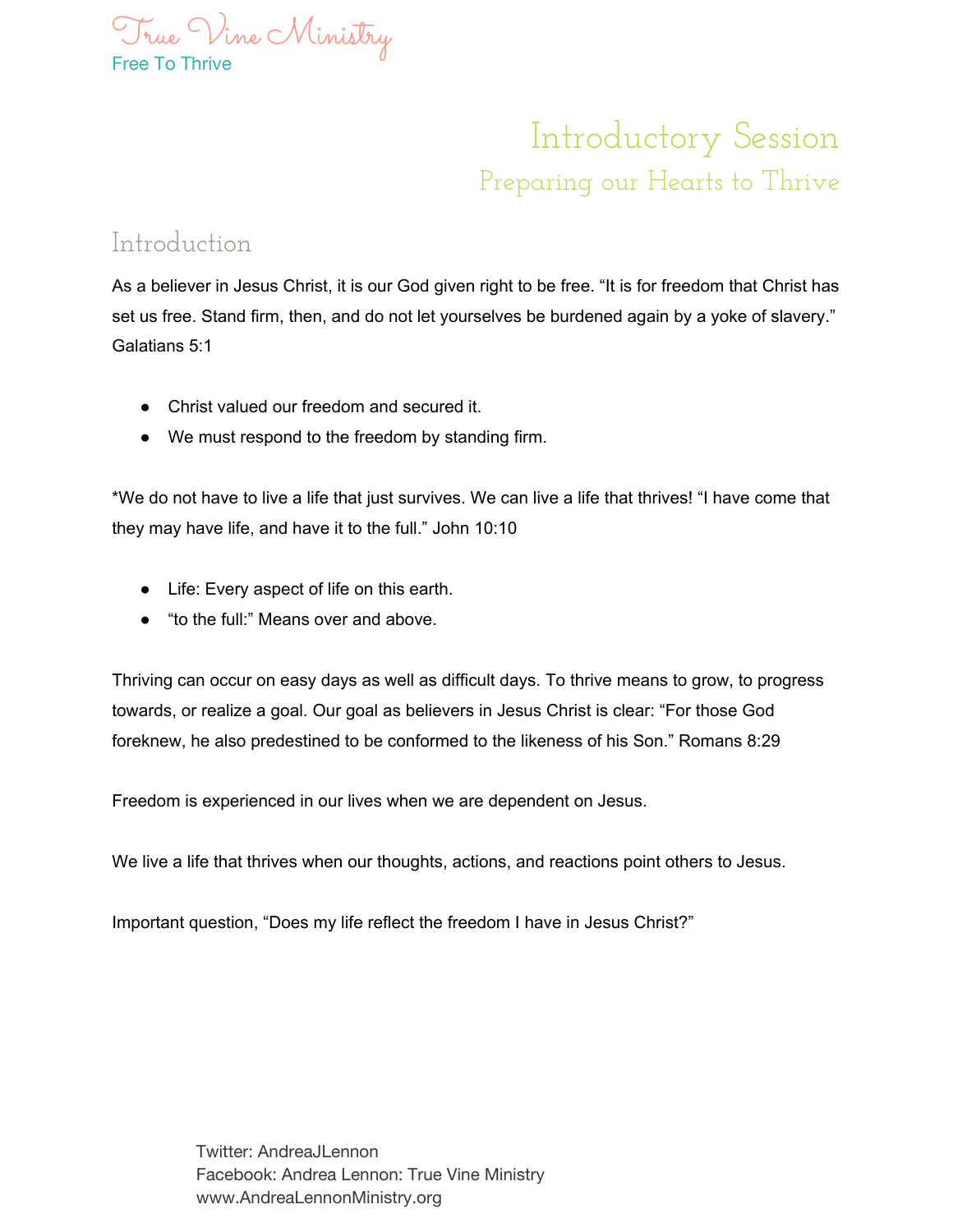

## Preparing our Hearts to Thrive: John 14:1-6

- 1. We must trust God. (vs. 1)
	- a. One of the most important questions in our life is this: "Do I really trust God?"
	- b. Trust: An assured reliance on the character, ability, strength, or truth of someone or something. As a result, a willingness exists to place our confidence in that person or thing.
		- i. Character: Who God is. God is our Creator, Sustainer, Protector, and Provider.
		- ii. Ability: What God can do. God daily bears our burden.
		- iii. Strength: How God works. God works in perfect faithfulness.
		- iv. Truth: God's pure intentions. God is love and God is light.
		- v. Our Response: Confidence in God
- 2. We must embrace a big picture perspective. (vs. 2)
	- a. Embrace means to take up gladly.
	- b. We embrace a big picture perspective when we know that there is more going on in our lives than we can see, measure, or comprehend.
	- c. A big picture perspective helps us to embrace God's number one goal for our day. "For those God foreknew he also predestined to be conformed to the likeness of his Son." Romans 8:29
- 3. \*We must walk a clear path. (vs. 6)
	- a. Jesus' disciples were the recipients of John 14:6. It was Jesus' inner circle that was called to follow Jesus as "the way," "the truth," and "the Life."
		- i. The Way:
		- ii. The Truth:
		- iii. The Life:
	- b. In order to walk a clear path we must know the truth, live the truth, and share the truth each day.